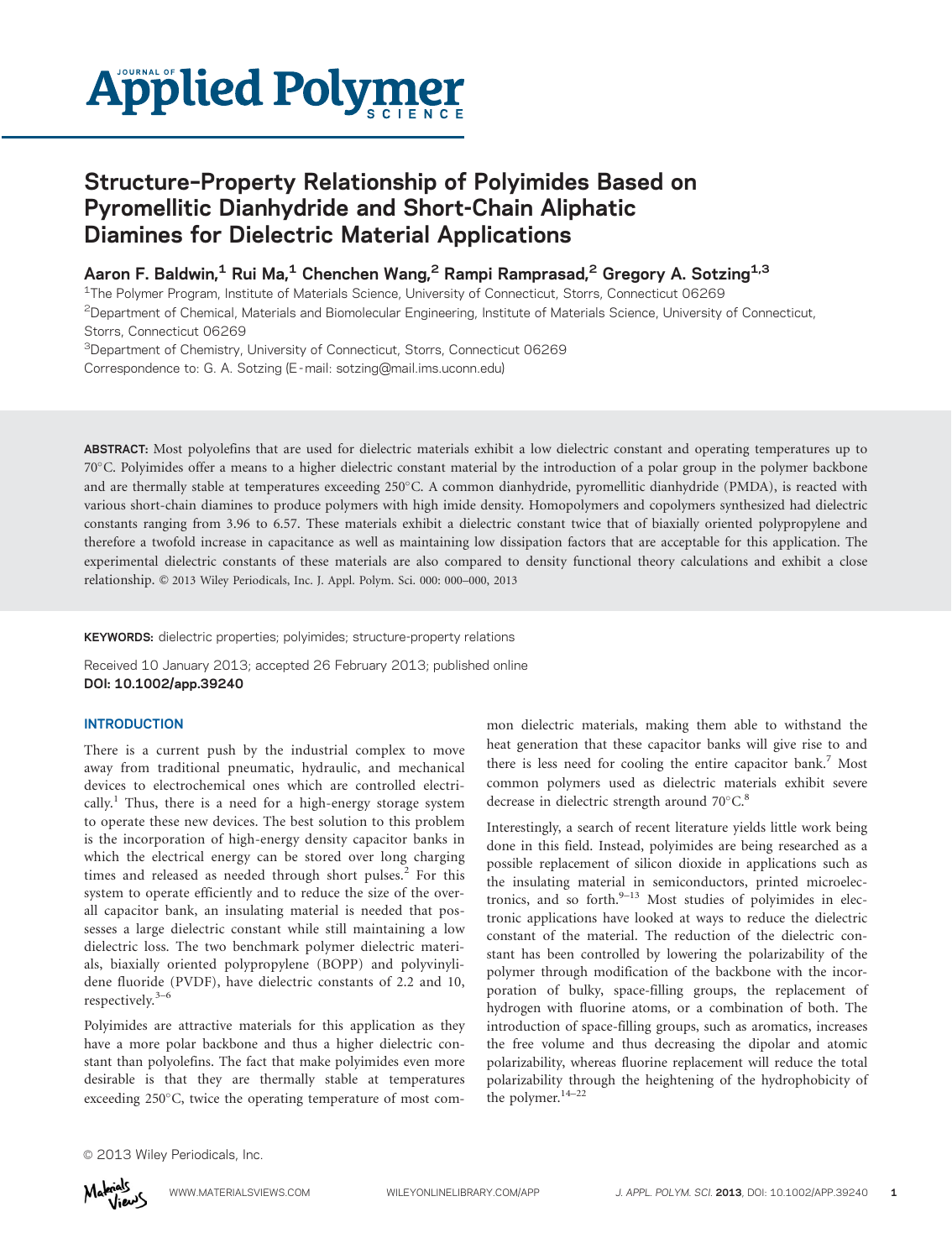In our research, we focus on the opposite end of the polyimide chemical space in which an increase of the dielectric constant of the polymer is sought. This is done by the polymerization of a common aromatic dianhydride with various alkyl diamines producing an overall reduction of the free volume as well as maintaining a high-imide functional group density in the polymer backbone. The experimental results are combined with theoretical dielectric calculations done through density functional theory (DFT) to give a better understanding of the structure– property relationship of these polyimides. A comparison of theoretical and experimental data will then lead to a next generation of polyimides for the ones reported here.

#### EXPERIMENTAL

#### Materials

PMDA, 1,3-diaminopropane (1,3-DAP), 1,2-diaminopropane (1,2-DAP), dimethylformamide (DMF), and N-methyl-2-pyrrolidone (NMP) were purchased from Aldrich Chemical (St. Louis, Missouri). Jeffamines (Figure 1) EDR-104, HK511, and D230 were provided by the Huntsman (The Woodlands, Texas). PMDA was recrystallized from acetic anhydride, whereas the diamines were used as received. Shim stocks were purchased from McMaster Carr (Princeton, New Jersey) with a diameter of  $2''$ , a thickness of 0.01", and ASTM A666 stainless steel.

#### General Procedure for Homopolymerization

A three-neck flask equipped with a Teflon<sup>TM</sup>-coated magnetic stir bar was fitted with a reflux condenser, a glass stopper, and a glass apparatus for trapping evolved water. The entire apparatus is flame dried under vacuum to remove moisture and placed under an inert atmosphere. To the flask, the appropriate amount of diamine, 0.02 mL of isopropylamine (IPAm) and 50 mL of NMP, was added. The solution was stirred for 30 min at room temperature to disperse the amine equally in solution. To the solution, the appropriate amount of dianhydride was added and this mixture was stirred at  $50-100^{\circ}$ C for 2 h. Once all of the solids were dissolved, the temperature was increased to 180°C and the solution was stirred for 10 h. The polyimide was precipitated out of solution by the addition of methanol. The solvent was decanted off and the polymer was dried at  $75^{\circ}$ C in vacuo.

**Polymer 4.** FTIR  $(cm^{-1})$ : 1774, 1717, 1664, 1395, and 1363. Differential scanning calorimetry (DSC) results:  $T_g$  = not observed;  $T_m$  = not observed. Thermogravimetric analysis (TGA)  $(10^{\circ} \text{C min}^{-1})$ : N<sub>2</sub> (onset): 258°C.

**Polymer 7.** <sup>1</sup>H NMR ((CD<sub>3</sub>)<sub>2</sub>S=O, ppm):  $\delta = 1.23$  (m, 12H), 2.94 (m, 11H), 4.23 (m, 2H), 8.11 (m, 2H). FTIR (cm<sup>-1</sup>): 2976, 2878, 1771, 1716, 1460, 1380, 1355, 1265, 1105, and 917. DSC results:  $T_g = 75^{\circ}\text{C}$ ;  $T_m = \text{not observed}$ . TGA (10°C min<sup>-1</sup>): N<sub>2</sub> (onset):  $262^{\circ}$ C.

#### General Procedure for Copolymerization

A three-neck flask equipped with a Teflon<sup>TM</sup>-coated magnetic stir bar was fitted with a reflux condenser, a glass stopper, and a glass apparatus to trap evolved water and a rubber septum stopper. The apparatus was then flame dried under vacuum to remove moisture and placed under an inert atmosphere. To the flask, the appropriate amount of the two diamines, 0.04 mL of IPAm and 25 mL of DMF, was added. The solution was stirred for 30 min



Figure 1. Structure of Jeffamines EDR-104 (top), D230 (middle), and HK511 (bottom).

at room temperature to disperse the diamines equally in DMF. The appropriate amount of PMDA was added to an Erlenmeyer flask and stored under inert atmosphere. To the flask, 75 mL of DMF was added. The flask is heated slightly until all of the PMDA is dissolved. The amine solution is heated to 50°C and the PMDA/DMF solution is then canulated into the three-neck flask. After the addition of PMDA/DMF solution is complete, the temperature is raised to  $150^{\circ}$ C and the solution is stirred until the polyamic acid is dissolved. After complete dissolution of the polyamic acid, the temperature is raised to  $180^{\circ}$ C and the solution is refluxed for 12–24 h to form the polyimide.

**Polymer 9.** <sup>1</sup>H NMR ((CD<sub>3</sub>)<sub>2</sub>S=O, ppm):  $\delta = 1.01$  (m, 10H), 1.28 (m, 8H), 3.64 (m, 10H), 4.43 (m, 3H), 8.14 (m, 4H). FTIR (cm-1 ): 2975, 2936, 2873, 1771, 1717, 1458, 1358, 1266, 1157, 1110, 1067, 1040, 916, 828, and 731. DSC results:  $T_g = 54^{\circ}$ C;  $T_m$  = not observed. TGA (10°C min<sup>-1</sup>): N<sub>2</sub> (onset): 349°C.

**Polymer 10.** <sup>1</sup>H NMR ((CD<sub>3</sub>)<sub>2</sub>S=O, ppm):  $\delta = 1.08$  (m, 16H), 4.18 (m, 10H), 8.17 (m, 4H). FTIR (cm-1 ): 2975, 2936, 2873, 1771, 1717, 1458, 1358, 1266, 1157, 1110, 1067, 1040, 916, 828, and 731. DSC results:  $T_g = 54^{\circ}\text{C}$ ;  $T_m = \text{not observed}$ . TGA (10°C min<sup>-1</sup>): N<sub>2</sub> (onset): 349°C.

**Polymer 11.** <sup>1</sup>H NMR ((CD<sub>3</sub>)<sub>2</sub>S=O, ppm):  $\delta = 0.93$  (m, 10H), 1.28 (m, 12H), 3.56 (m, 10H), 4.43 (m, 4H), 8.15 (m, 4H). FTIR (cm<sup>-1</sup>): 2867, 1770, 1716, 1355, 1105, 1036, and 728. DSC results:  $T_g = 58^{\circ}$ C;  $T_m =$  not observed. TGA (10°C) min<sup>-1</sup>): N<sub>2</sub> (onset): 350°C.

### Instrumentation

Solution<sup>1</sup>H NMR was performed on a Bruker DMX500 highresolution digital NMR spectrometer. All chemical shifts were referenced to  $(CD_3)_2$ S=O (<sup>1</sup>H = 2.50 ppm). DSC was done with a TA instruments DSC Q series with a heating rate of 10°C min<sup>-1</sup>. Samples were sealed in an aluminum pan with an empty pan used as a reference. TGA was performed using a TA instruments TGA Q500. Dielectric measurements were made with an Imass Time Domain Dielectric Spectrometer.

#### General Procedure for Generation of Polyimide Thin Film

An appropriate amount of polyimide and DMF is added to a scintillation vial to produce a 10% wt/wt mixture. The mixture is heated until the polyimide dissolves and the solution is then filtered. The filtered solution is drop casted onto a stainless steel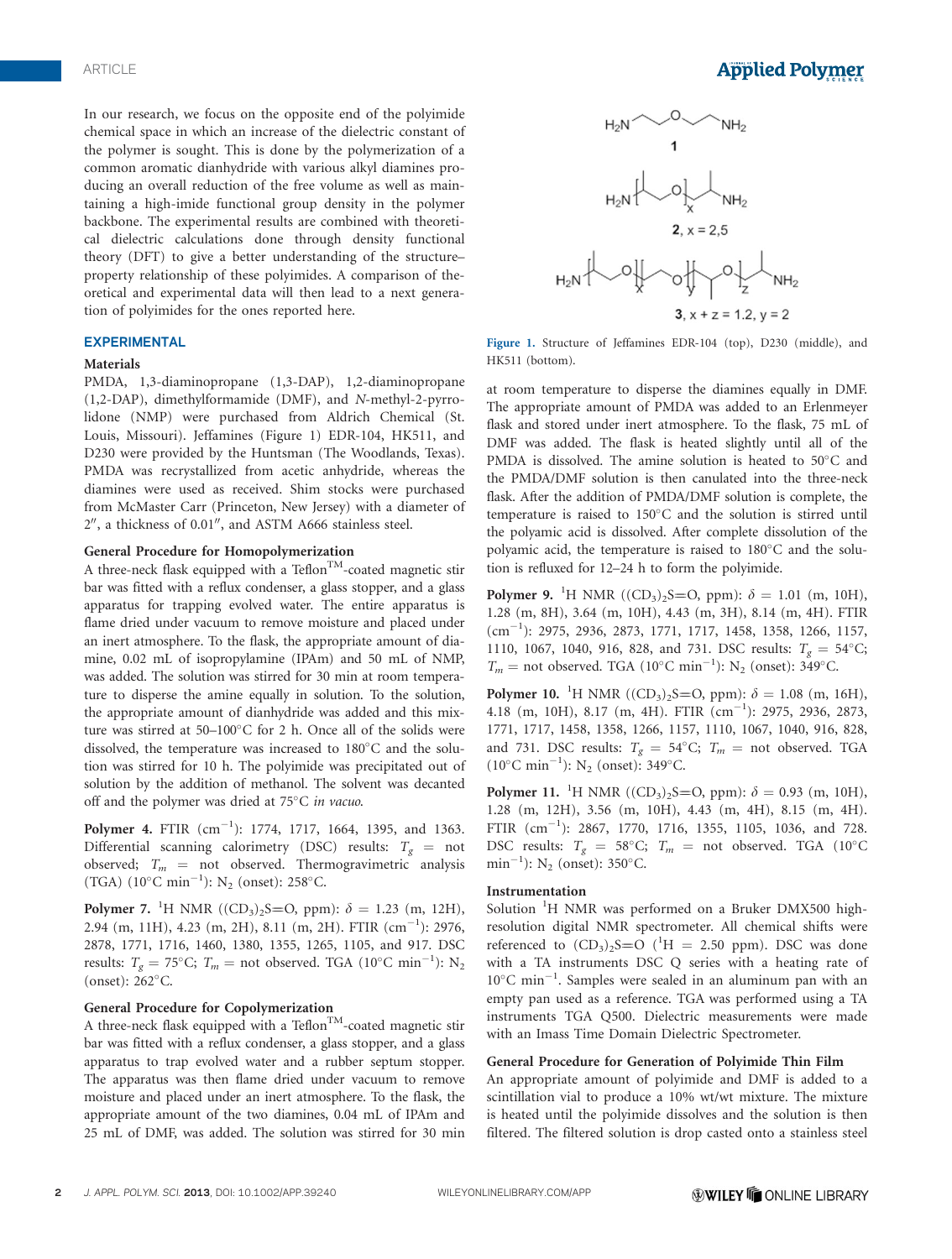## **Applied Polymer**



Figure 2. Structures of synthesized polyimides.

shim stock and covered with a glass petri dish slightly opened to the air and allowed to dry overnight to produce a tacky film. The shim stock with the tacky film is then placed into a vacuum oven and heated at  $165-175^{\circ}$ C for 24 h to evaporate all of the solvents. Isothermal TGA is run at  $170^{\circ}$ C on a dried part of the film to determine the level of solvent remaining

#### RESULTS AND DISCUSSION

#### Homopolymers

Solubility and Thermal Properties. The homopolymers shown in Figure 2 were all synthesized from the same condensation procedure. Polymers 4, 5, and 6 proved to be insoluble in most organic solvents with the exception of m-cresol. However, even after extensive drying under vacuum, the minute amount of mcresol remaining caused the films casted from this solvent to be too conductive. Polymers 7 and 8 proved to be more soluble stemming from the increase in distance between rigid aromatic functionalities in the polymer backbone.

The DSC data summarized in Table I show that polymers 4, 5, and 6 do not exhibit a glass transition temperature even down to  $-90^{\circ}$ C. A melting temperature is either absent or is above the point of thermal degradation and thus not observed. The incorporation of a longer alkyl ether chain between aromatic imide groups gives rises to a  $T_g$  but again there is an absence of a melting temperature.

Dielectric Properties. The insoluble polymers were pressed into a pellet to test the dielectric properties of the material with polymer 4 being cohesive enough and did not fall apart when placed in the sample holder. Figure 3 (top) shows the dielectric spectra of polymer 4. The dielectric constant is stable above 5.5, whereas the loss factor remains below 2% even as the temperature is increased to 100°C. Polymer 4, exhibits a dielectric constant that is 2.5 times larger than BOPP while still being well under the 5% dielectric loss threshold which constitutes capacitor failure.<sup>23</sup> When the longer ether chains are added instead of the short alkyl chains, the dielectric constant is reduced as there is an increase in free volume stemming from the protruding methyl groups. The loss factor, which is below 1% at room temperature, increases significantly when the polymer is heated to  $T_g$  and the instrument short circuits as soon as the polymer is heated above  $T_{g}$ .

#### Copolymers

As the polymers that contain the longer ether chains are more soluble in high boiling solvents, it was decided to copolymerize them with the shorter alkyl diamines. The introduction of the shorter alkyl diamine served a twofold purpose (1) by increasing the percent functionality of imide there should be an increase in dielectric constant and (2) the loss factor should also be reduced through an increase in rigidity of the polymer, that is less response by the polymer to the switching electric field.

Thermal Properties and Film Formation. Combining the short alkyl diamine with the long ether diamines caused a reduction in the  $T_g$  versus a polymer solely made with the ether linkage. The solubility of these copolymers, made with 20% of the alkyl and 80% of the ether diamines, in high boiling solvents was maintained compared to the homopolymers and the films produced looked like a sheet of glass over the shim stock. Changing the feed of the diamines to a 50/50 mixture created polymers with reduced solubility in DMF. Instead of a smooth, clear film, a dispersion in DMF was obtained at a much reduced concentration (1–5%). Upon cooling the film, cracks appeared and the film peeled off of the shim stock.

Dielectric Properties. Figure 3 (bottom) shows the typical dielectric results for the copolymers. There is an increase in the dielectric constant with copolymers constructed from 1,3-DAP and either Jeffamine 2 or 3. Using 1,2-DAP instead caused a reduction in the dielectric constant which can be explained by the free volume increase from the methyl group. Even with the incorporation of alkyl diamine, the loss factor remains on the same order as the homopolymer, whereas increasing the temperature to the  $T_g$  of the polymer does not cause as significant increase in the loss as compared to the homopolymer. Raising the temperature above the  $T_g$  of the polymer causes the loss factor to increase well above 5% at high frequencies and above 10% at low frequencies.

|  |  |  |  |  | Table I. Thermal and Dielectric Properties of Polyimides |
|--|--|--|--|--|----------------------------------------------------------|
|--|--|--|--|--|----------------------------------------------------------|

| Polymer        | $T_q$ (°C) <sup>a</sup> | $T_m$ (°C) | $T_d$ (°C) <sup>b</sup> | $K_{\text{calc}}$      | $K_{60Hz}$ | $K_1$ kHz <sup>o</sup> | $tan(\delta)_{60 Hz}^{\circ}$ | $tan(\delta)_{1 \text{ kHz}}^{\text{c}}$ |
|----------------|-------------------------|------------|-------------------------|------------------------|------------|------------------------|-------------------------------|------------------------------------------|
| 4 <sup>d</sup> | $n$ o                   | $n$ o      | 258                     | $4.0 \pm 0.5$          | 5.61       | 5.60                   | 0.000869                      | 0.000553                                 |
|                | 75                      | $n$ o      | 262                     | $38 + 04$              | 4.20       | 4.18                   | 0.00357                       | 0.00518                                  |
| 9              | 54                      | $n$ o      | 349                     | TBD <sup>e</sup>       | 6.57       | 6.55                   | 0.00362                       | 0.00626                                  |
| 10             | 58                      | $n$ o      | 350                     | TBD <sup>e</sup>       | 5.15       | 5.12                   | 0.00363                       | 0.00460                                  |
| 11             | 51                      | $n$ o      | 378                     | <b>TBD<sup>e</sup></b> | 3.96       | 3.92                   | 0.00477                       | 0.00608                                  |

<sup>a</sup>Values taken from the midpoint, <sup>b</sup>Values taken from onset, <sup>c</sup>Values at room temperature, <sup>d</sup>Pressed pellet, <sup>e</sup>To be determined.

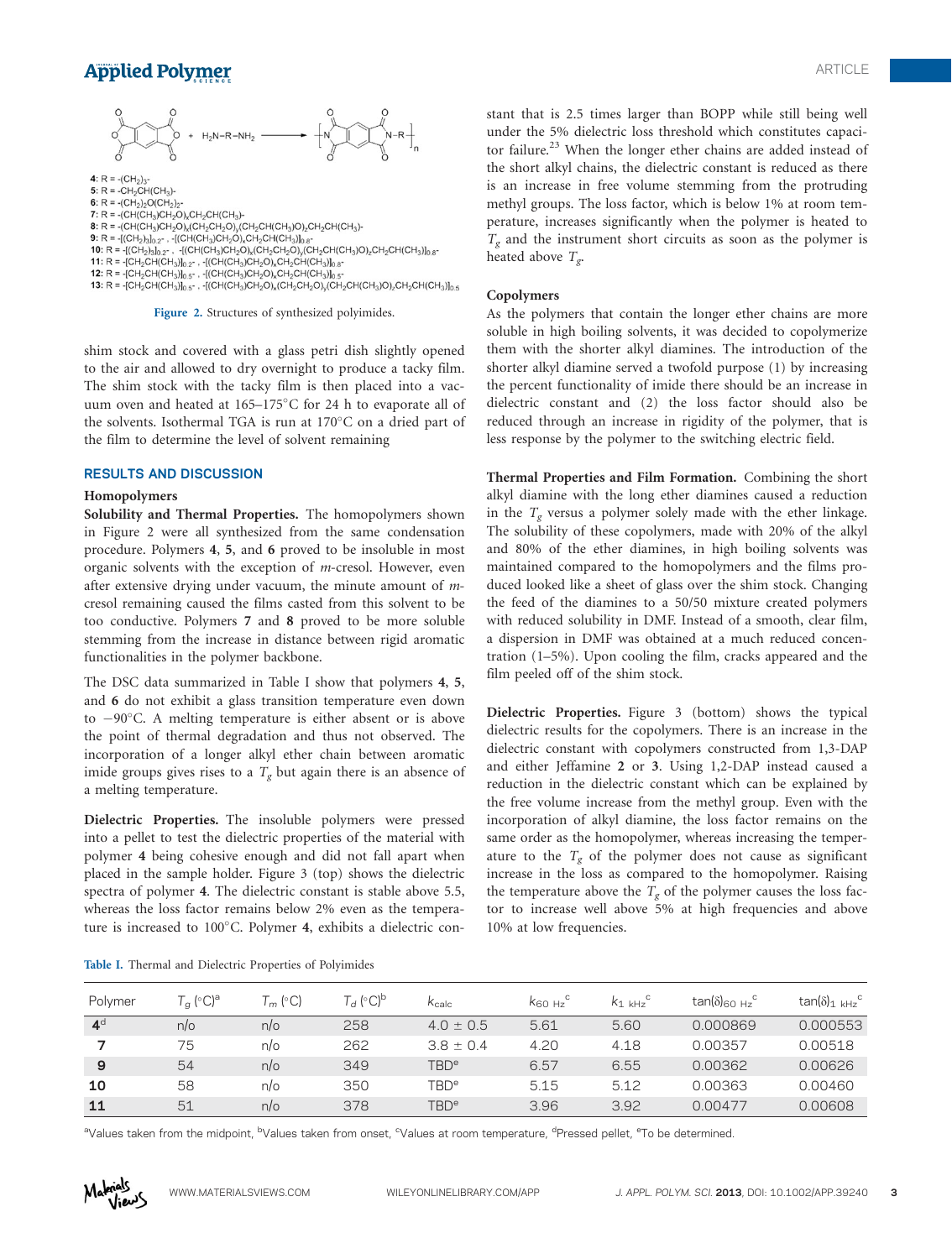## **Applied Polymer**



Figure 3. Temperature effects on dielectric properties. [Color figure can be viewed in the online issue, which is available at wileyonlinelibrary.com.]

### Comparison to Theoretical Calculations

Theoretical Calculations. Given that the synthesized polyimides have complex structures, it is difficult and time-intensive to perform DFT calculations. Therefore, we considered a few polyimides (Figure 4) with simpler but similar structures compared to those synthesized polyimides. In this way, we can give a qualitative view on the structure–property relationship of synthesized polyimides. To mirror the experimental work, the repeat unit of A-1 is exactly the same as synthesized polymer 4, and polymer A-3 which is very similar to synthesized polymer 7. By considering A-3, we can identify the effect of incorporating methyl groups and increasing the number of  $-CH2$  units in the repeat unit.

DFT, as implemented in the Vienna *ab initio* simulation package (VASP), was used to determine the structural and electronic

properties of the polymers.<sup>24</sup> The Perdew, Burke, and Ernzerhof functional (PBE), projector-augmented wave frozen-core potentials, and a cutoff energy of 400 eV for the plane wave expansion of the wave functions were used.<sup>25-27</sup> The PBE-optimized geometry was then used to determine the dielectric constant tensor using density functional perturbation theory (DFPT).<sup>28</sup> In this study, we considered an isolated infinite chain of the polyimides. The true dielectric permittivity of the polymer chain alone was then extracted by combining the DFPT computation of the supercell (containing a significant amount of vacuum) with effective medium theory, using a recently developed method.<sup>29,30</sup> The band gap and dielectric constant results of polyimides are shown in Figure 5 in which the filled symbol represents the electronic



Figure 4. Repeating units of polyimides calculated using DFT. Figure 5. Band gap and dielectric constant results.